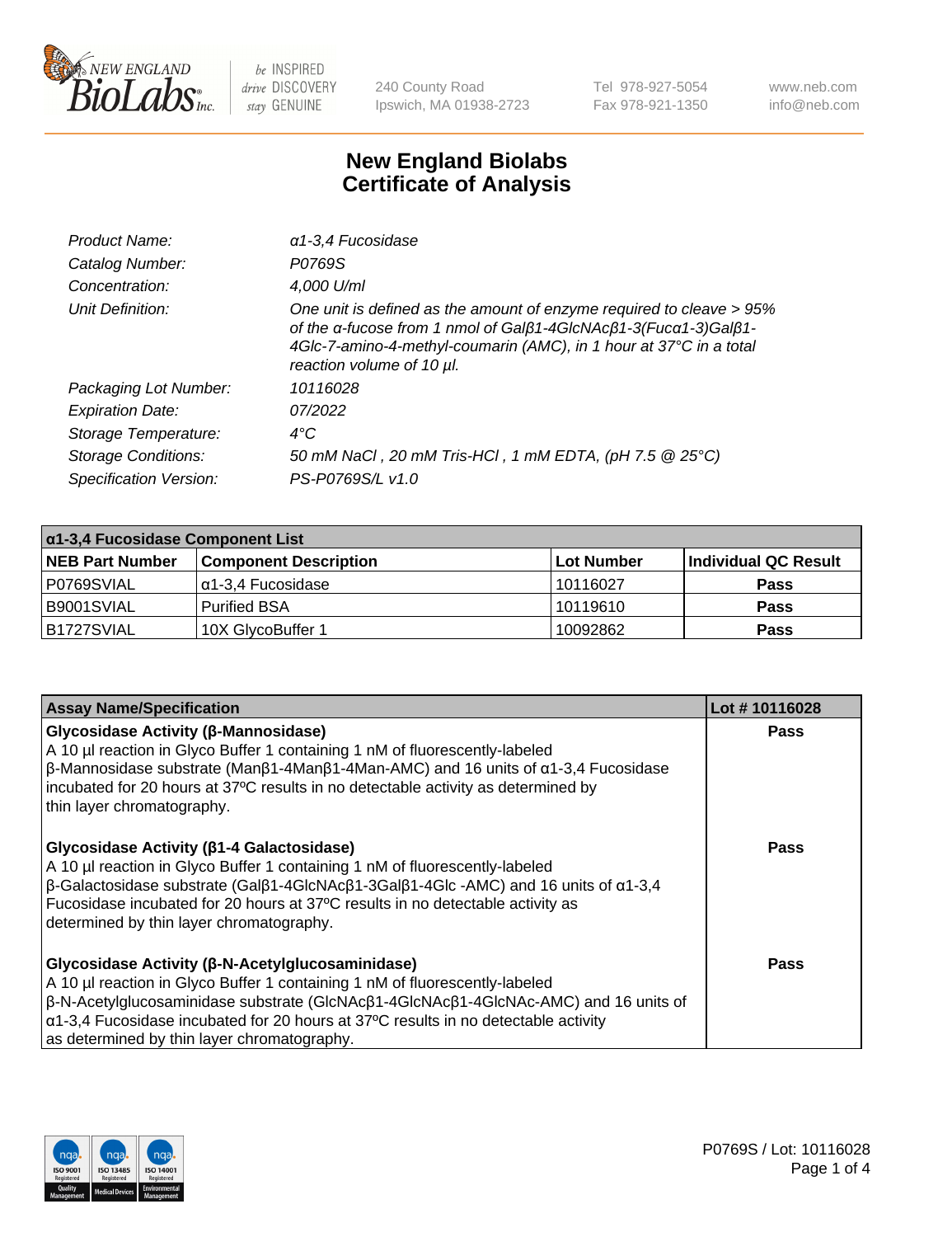

240 County Road Ipswich, MA 01938-2723 Tel 978-927-5054 Fax 978-921-1350 www.neb.com info@neb.com

| <b>Assay Name/Specification</b>                                                                                                                                                                                                                                                                                                                                                   | Lot #10116028 |
|-----------------------------------------------------------------------------------------------------------------------------------------------------------------------------------------------------------------------------------------------------------------------------------------------------------------------------------------------------------------------------------|---------------|
| Glycosidase Activity (β-N-Acetylgalactosaminidase)<br>A 10 µl reaction in Glyco Buffer 1 containing 1 nM of fluorescently-labeled<br>$\beta$ -N-Acetylgalactosaminidase substrate (GalNAc $\beta$ 1-4Gal $\beta$ 1-4Glc-AMC) and 16 units of<br>a1-3,4 Fucosidase incubated for 20 hours at 37°C results in no detectable activity<br>as determined by thin layer chromatography. | <b>Pass</b>   |
| Glycosidase Activity (α-N-Acetylgalactosaminidase)<br>A 10 µl reaction in Glyco Buffer 1 containing 1 nM of fluorescently-labeled<br>α-N-Acetylgalactosaminidase substrate (GalNAcα1-3(Fucα1-2)Galβ1-4Glc-AMC) and 16<br>units of a1-3,4 Fucosidase incubated for 20 hours at 37°C results in no detectable<br>activity as determined by thin layer chromatography.               | <b>Pass</b>   |
| Glycosidase Activity (α-Glucosidase)<br>A 10 µl reaction in Glyco Buffer 1 containing 1 nM of fluorescently-labeled<br>α-Glucosidase substrate (Glcα1-6Glcα1-4Glc-AMC) and 16 units of α1-3,4 Fucosidase<br>incubated for 20 hours at 37°C results in no detectable activity as determined by<br>thin layer chromatography.                                                       | <b>Pass</b>   |
| Glycosidase Activity ( $\beta$ 1-3 Galactosidase)<br>A 10 µl reaction in Glyco Buffer 1 containing 1 nM of fluorescently-labeled<br>$\beta$ -Galactosidase substrate (Galβ1-3GlcNAcβ1-4Galβ1-4Glc-AMC) and 16 units of α1-3,4<br>Fucosidase incubated for 20 hours at 37°C results in no detectable activity as<br>determined by thin layer chromatography.                       | <b>Pass</b>   |
| Glycosidase Activity (α-Neuraminidase)<br>A 10 µl reaction in Glyco Buffer 1 containing 1 nM of fluorescently-labeled<br>α-Neuraminidase substrate (Neu5Acα2-3Galβ1-3GlcNAcβ1-3Galβ1-4Glc-AMC) and 16 units<br>of a1-3,4 Fucosidase incubated for 20 hours at 37°C results in no detectable<br>activity as determined by thin layer chromatography.                               | <b>Pass</b>   |
| Glycosidase Activity (β-Xylosidase)<br>A 10 µl reaction in Glyco Buffer 1 containing 1 nM of fluorescently-labeled<br>β-Xylosidase substrate (Xylβ1-4Xylβ1-4Xylβ1-4Xyl-AMC) and 16 units of α1-3,4<br>Fucosidase incubated for 20 hours at 37°C results in no detectable activity as<br>determined by thin layer chromatography.                                                  | <b>Pass</b>   |
| <b>Protein Purity Assay (SDS-PAGE)</b><br>$\alpha$ 1-3,4 Fucosidase is $\geq$ 95% pure as determined by SDS-PAGE analysis using Coomassie<br>Blue detection.                                                                                                                                                                                                                      | Pass          |
| <b>Glycosidase Activity (Endo F1, F2, H)</b>                                                                                                                                                                                                                                                                                                                                      | Pass          |

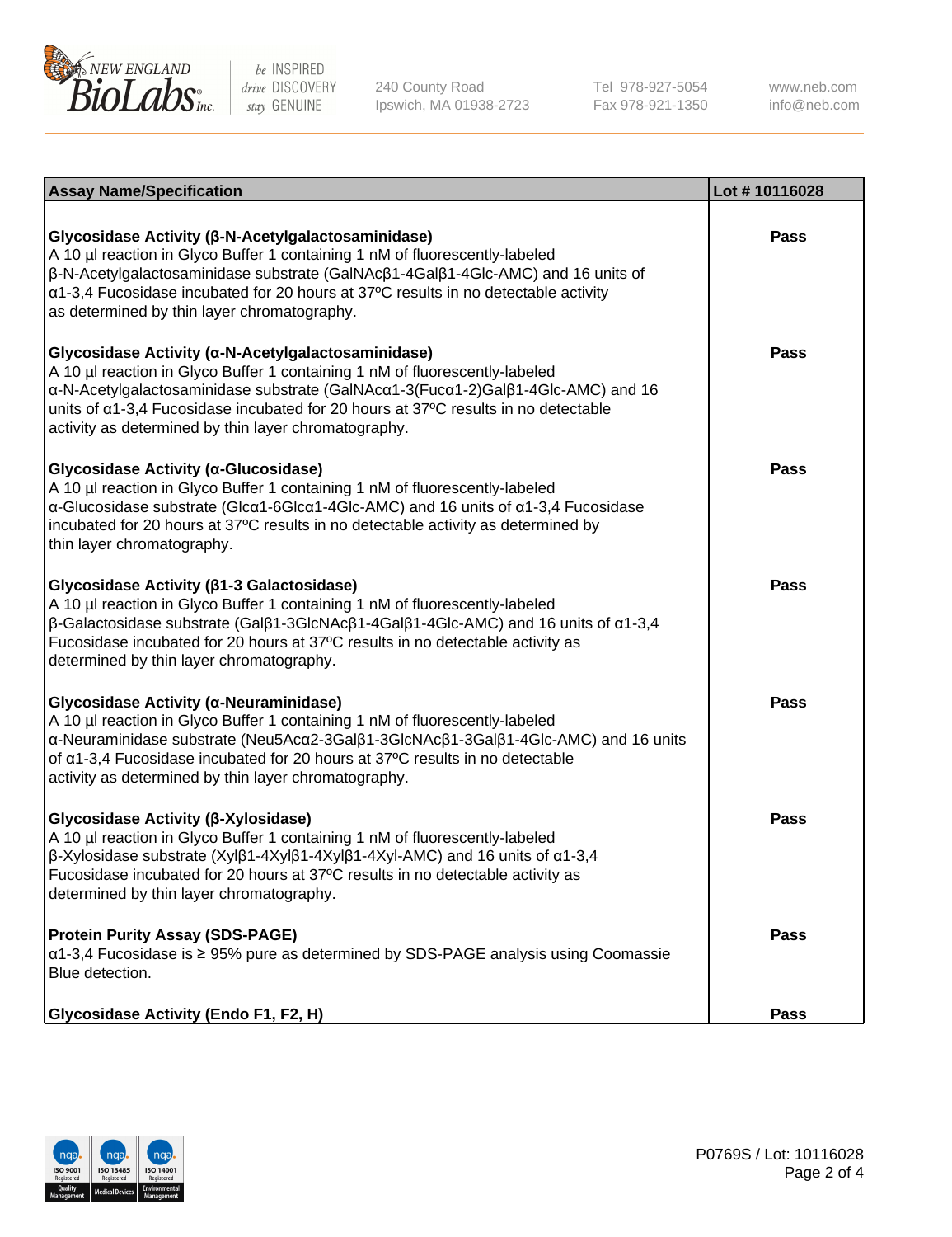

240 County Road Ipswich, MA 01938-2723 Tel 978-927-5054 Fax 978-921-1350 www.neb.com info@neb.com

| <b>Assay Name/Specification</b>                                                                                                                                                                                                                                                                                                                                                      | Lot #10116028 |
|--------------------------------------------------------------------------------------------------------------------------------------------------------------------------------------------------------------------------------------------------------------------------------------------------------------------------------------------------------------------------------------|---------------|
| A 10 µl reaction in Glyco Buffer 1 containing 1 nM of fluorescently-labeled Endo F1,<br>F2, H substrate (Dansylated invertase high mannose) and 16 units of $\alpha$ 1-3,4<br>Fucosidase incubated for 20 hours at 37°C results in no detectable activity as<br>determined by thin layer chromatography.                                                                             |               |
| <b>Protease Activity (SDS-PAGE)</b><br>A 20 µl reaction in 1X Glyco Buffer 1 containing 24 µg of a standard mixture of<br>proteins and a minimum of 40 units of $\alpha$ 1-3,4 Fucosidase incubated for 20 hours at<br>37°C, results in no detectable degradation of the protein mixture as determined by<br>SDS-PAGE with Coomassie Blue detection.                                 | <b>Pass</b>   |
| <b>Glycosidase Activity (Endo F2, F3)</b><br>A 10 µl reaction in Glyco Buffer 1 containing 1 nM of fluorescently-labeled Endo F2,<br>F3 substrate (Dansylated fibrinogen biantennary) and 16 units of $\alpha$ 1-3,4 Fucosidase<br>incubated for 20 hours at 37°C results in no detectable activity as determined by<br>thin layer chromatography.                                   | <b>Pass</b>   |
| <b>Glycosidase Activity (PNGase F)</b><br>A 10 µl reaction in Glyco Buffer 1 containing 1 nM of fluorescently-labeled PNGase F<br>substrate (Fluoresceinated fetuin triantennary) and 16 units of α1-3,4 Fucosidase<br>incubated for 20 hours at 37°C results in no detectable activity as determined by<br>thin layer chromatography.                                               | <b>Pass</b>   |
| Glycosidase Activity (α1-3 Mannosidase)<br>A 10 µl reaction in Glyco Buffer 1 containing 1 nM of fluorescently-labeled<br>$\alpha$ -Mannosidase substrate (Man $\alpha$ 1-3Man $\beta$ 1-4GlcNAc-AMC) and 16 units of $\alpha$ 1-3,4 Fucosidase<br>incubated for 20 hours at 37°C results in no detectable activity as determined by<br>thin layer chromatography.                   | <b>Pass</b>   |
| Glycosidase Activity (α1-6 Mannosidase)<br>A 10 µl reaction in Glyco Buffer 1 containing 1 nM of fluorescently-labeled<br>$\alpha$ -Mannosidase substrate (Man $\alpha$ 1-6Man $\alpha$ 1-6(Man $\alpha$ 1-3)Man-AMC) and 16 units of $\alpha$ 1-3,4<br>Fucosidase incubated for 20 hours at 37°C results in no detectable activity as<br>determined by thin layer chromatography.   | <b>Pass</b>   |
| Glycosidase Activity (α1-6 Galactosidase)<br>A 10 µl reaction in Glyco Buffer 1 containing 1 nM of fluorescently-labeled<br>$\alpha$ -Galactosidase substrate (Gal $\alpha$ 1-6Gal $\alpha$ 1-6Glc $\alpha$ 1-2Fru-AMC) and 16 units of $\alpha$ 1-3,4<br>Fucosidase incubated for 20 hours at 37°C results in no detectable activity as<br>determined by thin layer chromatography. | <b>Pass</b>   |
| Glycosidase Activity (α1-3 Galactosidase)<br>A 10 µl reaction in Glyco Buffer 1 containing 1 nM of fluorescently-labeled                                                                                                                                                                                                                                                             | <b>Pass</b>   |